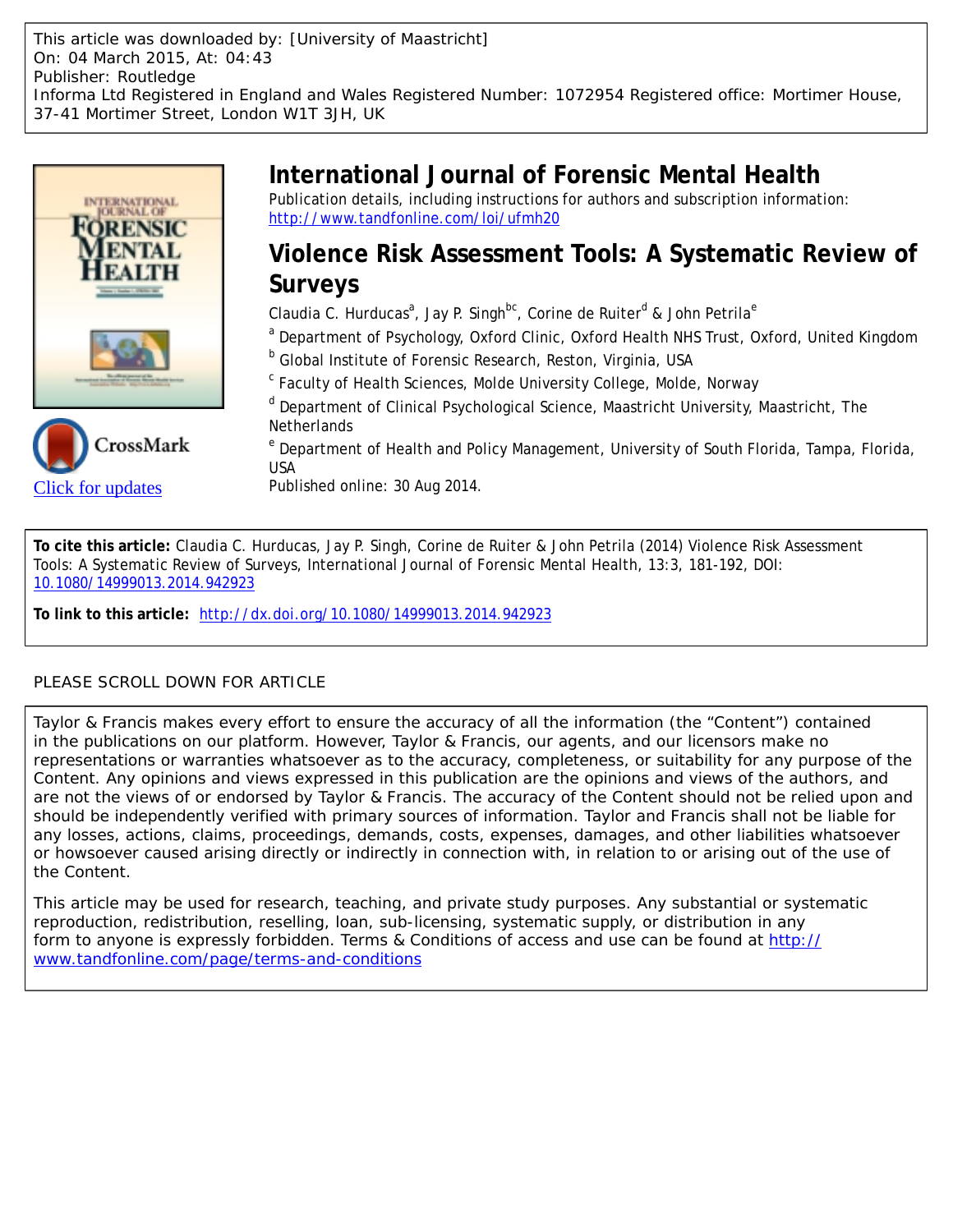

# Violence Risk Assessment Tools: A Systematic Review of Surveys

Claudia C. Hurducas

Department of Psychology, Oxford Clinic, Oxford Health NHS Trust, Oxford, United Kingdom

Jay P. Singh

Global Institute of Forensic Research, Reston, Virginia, USA; Faculty of Health Sciences, Molde University College, Molde, Norway

Corine de Ruiter

Department of Clinical Psychological Science, Maastricht University, Maastricht, The Netherlands

### John Petrila

Department of Health and Policy Management, University of South Florida, Tampa, Florida, USA

The present study is a systematic review exploring the methodological quality and consistency of findings for surveys on the use of violence risk assessment tools. A systematic search was conducted to identify surveys of violence risk assessment tool use published between January 1, 2000 and January 1, 2013 using PsycINFO, MEDLINE, and EBSCO Criminal Justice Abstracts. Characteristics of survey administration and more findings were extracted, and a checklist of 26 reporting quality markers in survey research was used for coding. Nine surveys were identified, fulfilling on average approximately half of the quality markers ( $M = 15.5$ ,  $SD = 1.6$ ). An average of 104 respondents ( $SD = 93$ ) participated, with a range of 10 to 300 respondents. Most surveys examined the practices of psychologists in the United Kingdom or the United States. The Psychopathy Checklist-Revised and the Historical, Clinical, Risk Management-20 were the most commonly used instruments by practitioners. No surveys investigated differences in assessment practices across professional disciplines or continents, and none examined the use or perceived usefulness of structured instruments in risk management or risk monitoring. There continues to be a need for transparent, high quality clinical surveys on the use and perceived utility of violence risk assessment tools in the forensic mental health field. Given the growing cross-jurisdictional use of risk assessment tools, comparisons of international practice are particularly important.

Keywords: violence, risk assessment, survey, systematic review, forensic assessment

The prevention of violence has generated considerable clinical and research interest. After seminal research found that unstructured judgments of risk were no more valid than chance several decades ago (Monahan, 1981; Steadman & Cocozza, 1974; Thornberry & Jacoby, 1979), a number of tools have been developed to add structure to the process of assessing future violence risk and, thus, increase its predictive accuracy. According to a recent systematic review (Singh, Serper, Reinharth, & Fazel, 2011), over 150 risk assessment tools have specifically been developed to assess the risk of violence. These instruments include schemes

Address correspondence to Jay P. Singh, PhD, Global Institute of Forensic Research, 11700 Plaza America Drive, Suite 810, Reston, VA, 20190, USA. E-mail: jaysingh@gifrinc.com

Color versions of one or more of the figures in the article can be found online at http://www.tandfonline.com/ufmh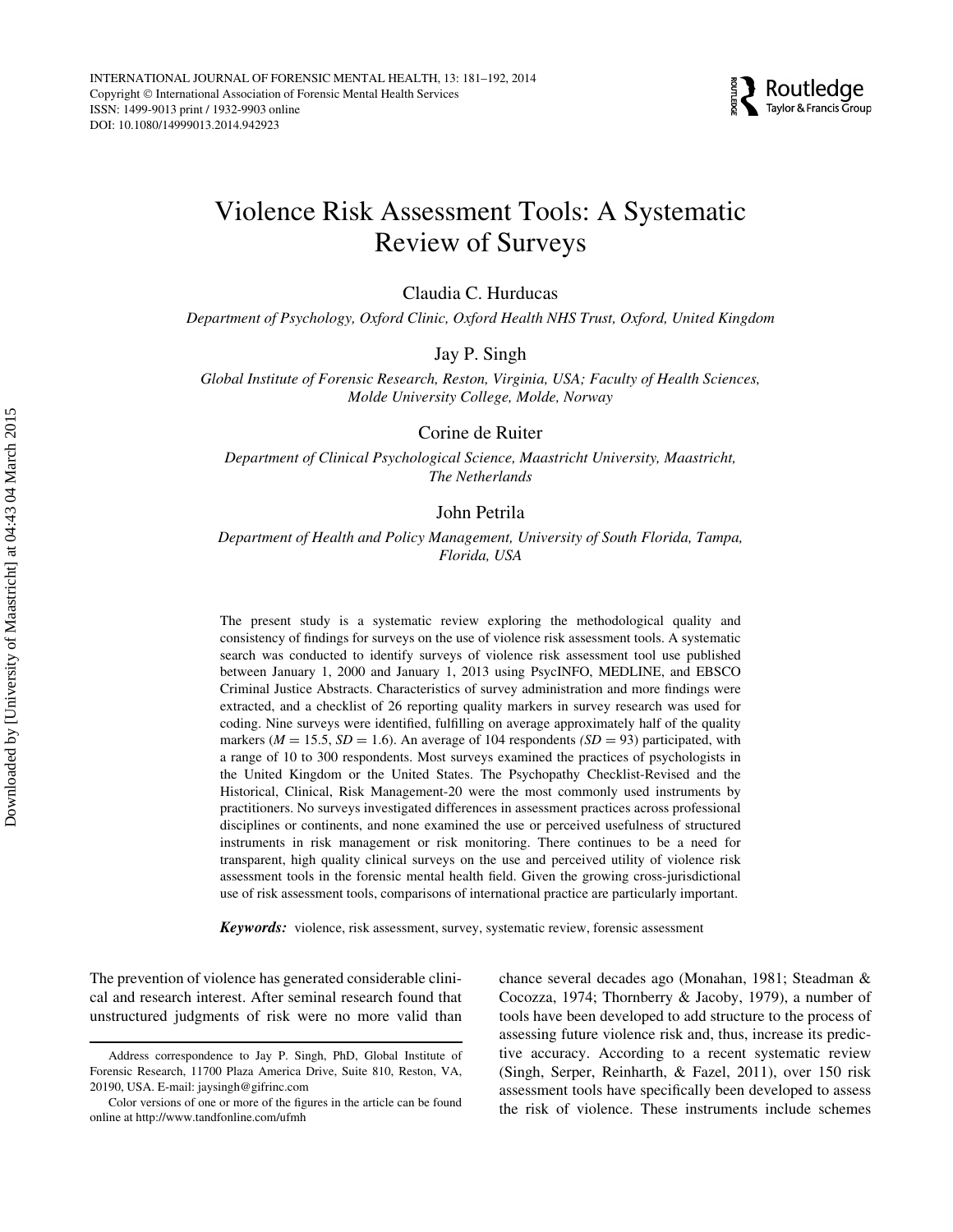such as the Historical, Clinical, Risk Management-20 (HCR-20; Webster, Douglas, Eaves, & Hart, 1997), the Violence Risk Appraisal Guide (VRAG; Harris, Rice, & Quinsey, 1993), and the Sexual Violence Risk-20 (SVR-20; Boer, Hart, Kropp, & Webster, 1997). Such instruments are now used on multiple continents including North America (Bloom, Webster, Hucker, & De Freitas, 2005), South America (Folino & Castillo, 2006), Europe (Risk Management Authority, 2007), Africa (Roffey & Kaliski, 2012), Asia (Chu, Daffern, Thomas, & Lim, 2012), and Australia (Ogloff & Davis, 2005).

Numerous studies have investigated the psychometric properties of risk assessment tools in the context of research, but comparatively few have explored how these instruments are actually used in practice (Elbogen, 2002). Such information is important, as evidence suggests that using risk assessment tools with their intended population to predict their intended outcome of interest can maximize reliability and predictive validity (Harris & Rice, 2007; Singh, Grann, & Fazel, 2011). Hence, examining what tools are used in the field and how is of arguably greater practical importance than their utility in controlled research contexts. One approach to examining the application of violence risk assessment tools in practice is through survey methodology.

#### Survey Research

A survey is a systematic data collection tool used to gather information from a representative sample of a population which can be generalized to that entire population (Groves et al., 2009). There are four types of surveys generally used: face-to-face interviews, telephone questionnaires, postal mail questionnaires, and Web-based questionnaires. Face-toface interviews are the most direct and intrusive form of surveying, but they have also been found to yield the highest response rates (Hox & De Leeuw, 1994; Krysan, Schuman, Scott, & Beatty, 1994). However, such interviews are limited in their utility by a high likelihood of researcher reactivity effects, time constraints, and safety issues for interviewers (Babbie, 2012). Telephone questionnaires address this by being less time-consuming and avoiding physical proximity between interviewer and respondent, though they can be more expensive and limit samples to persons who own and actively answer their phone (Holbrook, Green, & Krosnick, 2003). Postal mail questionnaires are relatively inexpensive and allow respondents to complete surveys at their convenience, taking as much time as needed. However, such surveys have been found to have lower response rates compared to telephone and face-to-face methods (Cobanoglu, Warde, & Moreo, 2001). Finally, Web-based questionnaires reduce the time and costs associated with surveying, with the added benefit of avoiding the often error-prone and tedious task of data entry (Medin, Roy, & Ann, 1999). However, electronic approaches to surveying suffer from coverage bias, as they can only recruit individuals who have access to the internet (Crawford, Couper, & Lamias, 2001). The extent of this bias will depend on the age, socioeconomic status, and geographic location of the population of interest (Kaplowitz, Hadlock, & Levine, 2004).

#### Present Study

Though a recent metareview identified a number of systematic reviews that have been conducted to investigate the psychometric properties of violence risk assessment tools (Singh & Fazel, 2010), none have reviewed the survey literature on such instruments. Hence, the aim of the present study was to examine the transparency and consistency of published surveys concerning violence risk assessment tool use in practice. Specifically, we wished to explore the quality of these surveys and to identify gaps in knowledge that future survey research could address.

## METHOD

#### Review Protocol

For a consistent and transparent reporting of results, the Preferred Reporting Items for Systematic Reviews and Meta-analyses (PRISMA) Statement was followed (Moher, Liberati, Tetzlaff, & Altman, 2009). This 26-item checklist ensures accurate reporting of review methodology and findings.

#### Systematic Search

A systematic literature search was conducted using PsycINFO, MEDLINE, and EBSCO Criminal Justice Abstracts to identify English-language surveys of violence risk assessment tool use and perceived utility. Only studies published between January 1, 2000 and January 1, 2013 were included as we sought to explore contemporary practice. Combinations of the following Boolean keywords were used: violen\*, risk, assessment, prediction, and survey. Additional surveys were identified through reference sections, annotated bibliographies, and correspondence with risk assessment researchers. As a quality control measure, only surveys published in peer-reviewed journals were considered for inclusion. Surveys concerning alternative areas of forensic risk assessment such as sex offender risk assessment (e.g., Jackson & Hess, 2007) or general recidivism risk assessment (e.g., Taxman, Cropsey, Young, & Wexler, 2007) were excluded, as were surveys on juvenile risk assessment (e.g., Shook & Sarri, 2007), communication of violence risk (Heilbrun et al., 2004), and risk factors for violence (e.g., Elbogen, Mercado, Scalora, & Tomkins, 2002). The initial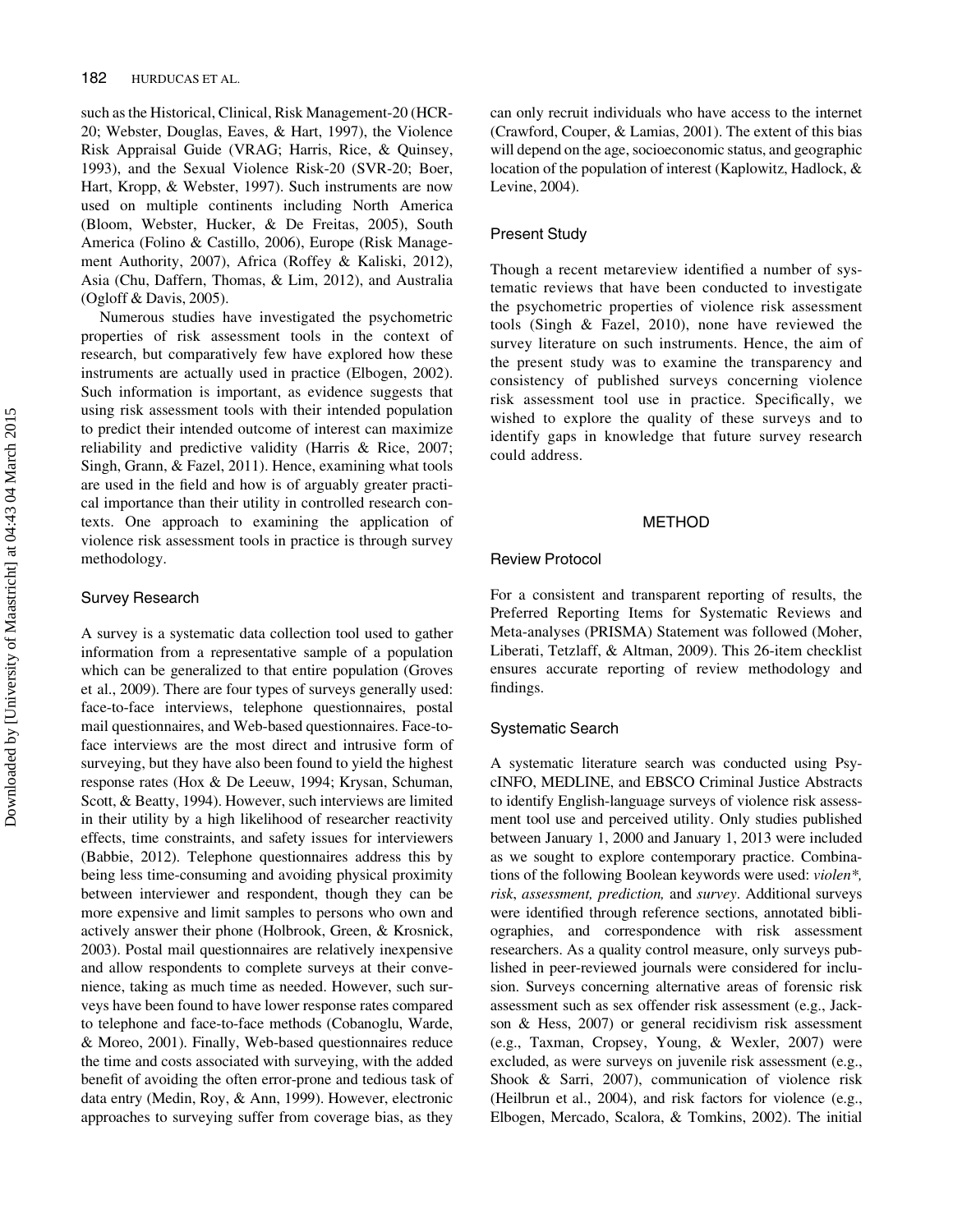

FIGURE 1 Systematic search for surveys investigating violence risk assessment tool use and perceived utility.

search identified 1,855 records (Figure 1). When screened for eligibility, nine studies were found to meet inclusion and exclusion criteria (Archer, Buffington-Vollum, Stredny, Handel, 2006; Bengtson & Pedersen, 2008; Green, Caroll, & Brett, 2010; Hawley, Gale, Sivakumaran, & Littlechild, 2010; Higgins, Watts, Bindman, Slade, & Thornicroft, 2005; Khiroya, Weaver, & Maden, 2009; Lally, 2003; Tolman & Mullendore, 2003; Viljoen, McLachlan, & Vincent, 2010).

## Data Extraction

The objectives of the present study were: to assess the quality of the surveys included in the review, to explore how each was administered, and to analyse their findings. Three different data extraction methods were used to achieve these objectives: a quality checklist (Bennet et al., 2011), an administration characteristics coding sheet, and a findings coding sheet.

A 26-item checklist was used to assess the reporting quality of each survey (Table 1). This checklist was developed by Bennett and colleagues (2011) who reviewed recent surveying guidelines (e.g., Burns et al., 2008; Draugalis, Coons, & Plaza, 2008; Kelley, Clark, Brown, & Sitzia, 2003) and identified key reporting domains, all considered equally important to the checklist authors.

A supplementary coding sheet was developed by the authors to assist in the extraction of characteristics on survey administration findings. The eight extracted characteristics included:

- 1. Language(s) in which the survey was administered
- 2. Number of professional disciplines sampled
- 3. Method of survey administration
- 4. Number of organizations to which the survey was disseminated
- 5. Number of reminders sent to encourage participation
- 6. Incentives offered to respondents
- 7. Inclusion of survey items concerning the use of tools in risk assessment, risk management, and/or risk monitoring
- 8. Reported survey items concerning the perceived usefulness of tools in risk assessment, management, and/ or monitoring

To explore key survey findings, the following 10 respondent characteristics were extracted using a third coding sheet:

- 1. Number of respondents
- 2. Response rate
- 3. Number of countries represented by respondents
- 4. Mean age of respondents
- 5. Percentage of respondents that were male
- 6. Number of risk assessments conducted by respondents over lifetime
- 7. Percentage of risk assessments conducted over lifetime using a structured tool
- 8. Number of risk assessments conducted by respondents over past 12 months
- 9. Percentage of risk assessments conducted over past 12 months using a structured tool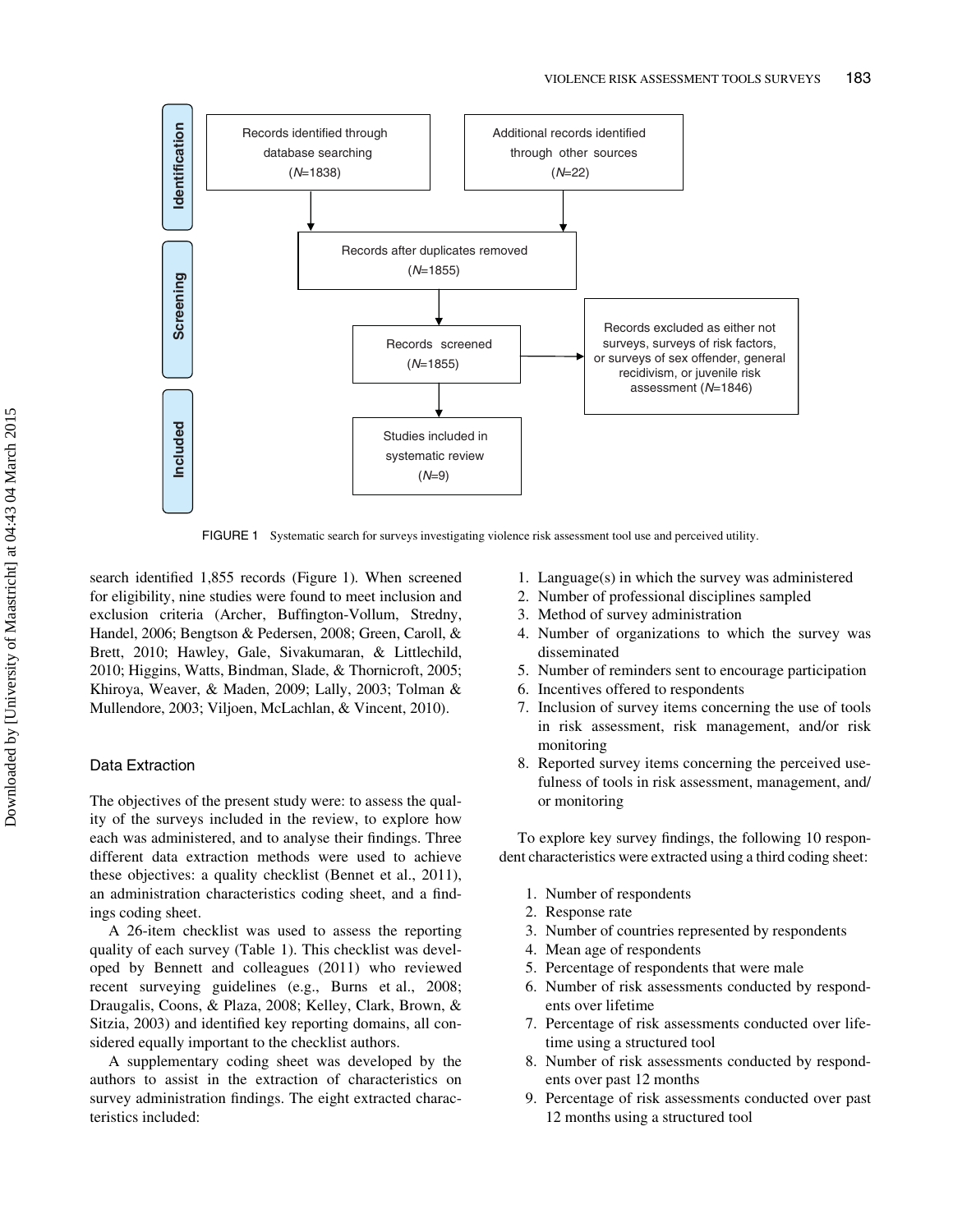| TABLE 1                                                                                                           |
|-------------------------------------------------------------------------------------------------------------------|
| Methodological Quality Markers in Nine Clinical Surveys of Use of Structured Violence Risk Assessment Instruments |

| Methodological                                | Archer<br>et al. | Bengtson &<br>Pedersen | Green<br>et al. | Hawley<br>et al. | Higgins<br>et al. | Khiroya<br>et al. | Lally  | Tolman &<br>Mullendore | Viljoen<br>et al. |
|-----------------------------------------------|------------------|------------------------|-----------------|------------------|-------------------|-------------------|--------|------------------------|-------------------|
| <b>Quality Marker</b>                         | (2006)           | (2008)                 | (2010)          | (2010)           | (2005)            | (2009)            | (2003) | (2003)                 | (2010)            |
| Background                                    |                  |                        |                 |                  |                   |                   |        |                        |                   |
| Justification of research method              |                  |                        |                 |                  |                   |                   |        |                        |                   |
| Background literature review                  |                  |                        |                 |                  |                   |                   |        |                        |                   |
| Explicit research questions                   |                  |                        |                 |                  |                   |                   |        |                        |                   |
| Clear study objectives                        |                  |                        |                 |                  |                   |                   |        |                        |                   |
| Methods                                       |                  |                        |                 |                  |                   |                   |        |                        |                   |
| Description of methods used for data analysis |                  |                        |                 |                  |                   |                   |        |                        |                   |
| Method of questionnaire administration        | $\bullet$        |                        |                 |                  |                   |                   |        |                        |                   |
| Number and types of contact                   |                  |                        |                 |                  |                   |                   |        |                        |                   |
| Sample selection                              |                  |                        |                 |                  |                   |                   |        |                        |                   |
| Sample size calculation                       |                  |                        |                 |                  |                   |                   |        |                        |                   |
| Representativeness                            |                  |                        |                 |                  |                   |                   |        |                        |                   |
| Method of sample selection                    |                  |                        |                 |                  |                   |                   |        |                        |                   |
| Research tool                                 |                  |                        |                 |                  |                   |                   |        |                        |                   |
| Description of the research tool              |                  |                        |                 |                  |                   |                   |        |                        |                   |
| Instrument pretesting                         |                  |                        |                 |                  |                   |                   |        |                        |                   |
| Instrument reliability and validity           |                  |                        |                 |                  |                   |                   |        |                        |                   |
| Results                                       |                  |                        |                 |                  |                   |                   |        |                        |                   |
| Results of research presented                 |                  |                        |                 |                  |                   |                   |        |                        |                   |
| Results address objectives                    |                  |                        |                 |                  |                   |                   |        |                        |                   |
| Generalizability                              |                  |                        |                 |                  |                   |                   |        |                        |                   |
| Response rates                                |                  |                        |                 |                  |                   |                   |        |                        |                   |
| Response rate stated                          |                  |                        |                 |                  |                   |                   |        |                        |                   |
| How response rate was calculated              |                  |                        |                 |                  |                   |                   |        |                        |                   |
| Discussion of nonresponse bias                |                  |                        |                 |                  |                   |                   |        |                        |                   |
| Interpretation and discussion                 |                  |                        |                 |                  |                   |                   |        |                        |                   |
| Interpret and discuss findings                |                  |                        |                 |                  |                   |                   |        |                        |                   |
| Conclusion                                    |                  |                        |                 |                  |                   |                   |        |                        |                   |
| Recommendations                               |                  |                        |                 |                  |                   |                   |        |                        |                   |
| Limitations                                   |                  |                        |                 |                  |                   |                   |        |                        |                   |
| Ethics and disclosure                         |                  |                        |                 |                  |                   |                   |        |                        |                   |
| Consent                                       |                  |                        |                 |                  |                   |                   |        |                        |                   |
| Sponsorship                                   |                  |                        |                 |                  |                   |                   |        |                        |                   |
| Research ethics approval                      |                  |                        |                 |                  |                   |                   |        |                        |                   |

*Note.*  $\bullet =$  characteristic present in survey; –  $=$  characteristic absent from survey.

#### 10. The three structured tools most commonly used by respondents

As a measure of quality control for the data extraction, five (55.5%) of the included studies were randomly selected and coded by the second author. This investigator was provided with the quality checklist, the standardized coding sheets, and the five study manuscripts. Using Cohen's (1960) kappa, a perfect level of interrater agreement was established ( $\kappa = 1.00$ ; Landis & Koch, 1977).

## Procedure

Descriptive analyses were conducted to examine trends in the distribution of quality markers and differences in survey administration and findings. In addition, a narrative overview was prepared for each survey to summarize findings related to violence risk assessment.

#### RESULTS

## Survey Reporting Quality

The nine included studies were screened for markers of reporting quality detailed in Table 1. The average survey met just over half of the criteria ( $M = 15.5$ ,  $SD = 1.6$ , range  $=$ 12–18). Of the sections constituting the checklist, the Methods section was most completely reported across studies (M  $= 2.5$  of 3 criteria met,  $SD = 0.5$ , range  $= 2-3$ ) followed by the Interpretation and Discussion section ( $M = 3.2$  of 4, SD  $= 0.6$ , range  $= 2-4$ ), the Sample Selection and the Results section (both  $M = 2.1$  of 3,  $SD = 0.6$ , range  $= 1-3$ ), the Response Rate section, ( $M = 1.8$  of 3,  $SD = 0.7$ , range  $=$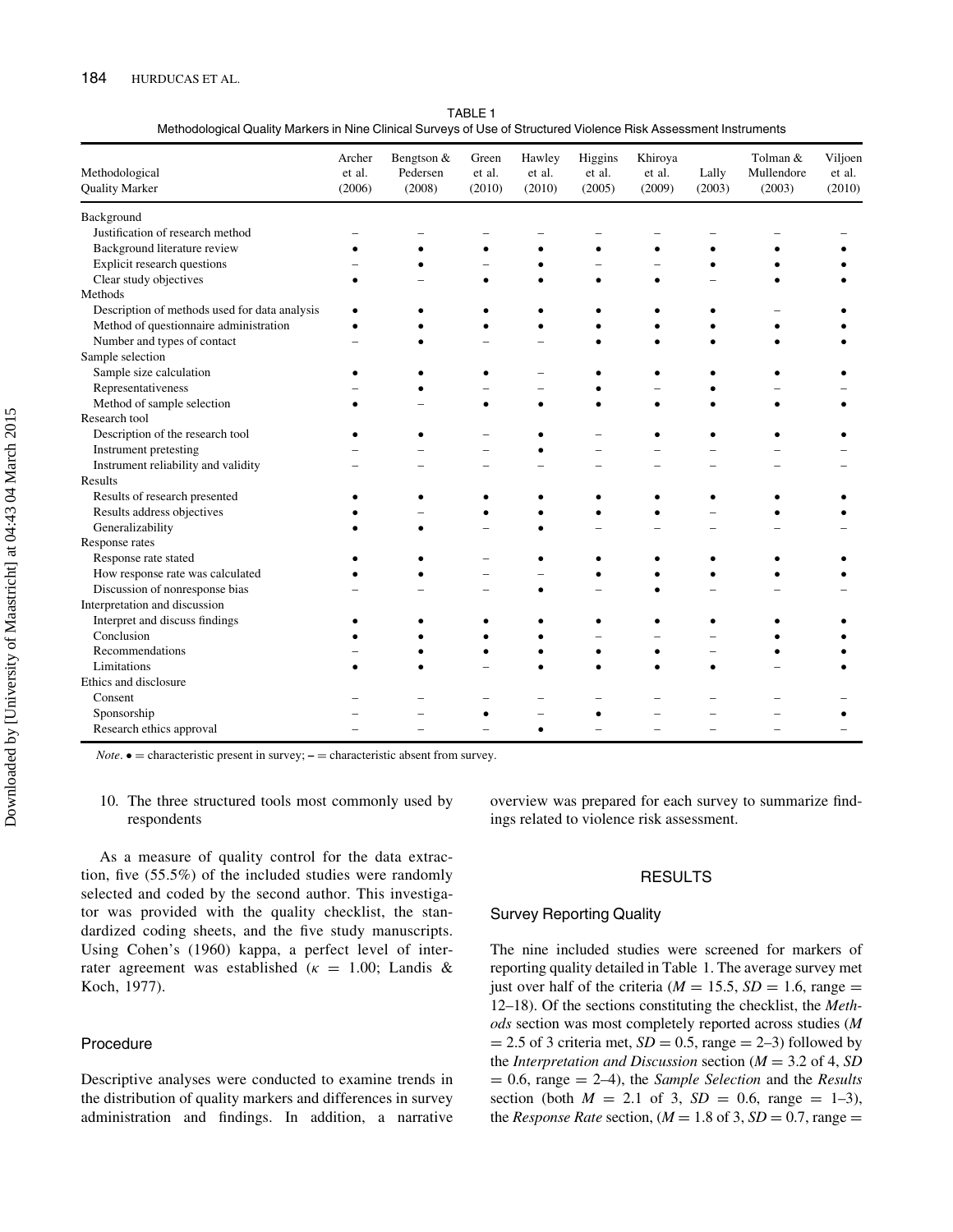0–3), and the *Background* section ( $M = 2.4$  of 4,  $SD = 0.5$ , range  $= 2-3$ ). The *Research Tool* ( $M = 0.8$  of 3, SD  $= 0.6$ , range  $= 0-2$ ) and *Ethics and Disclosure* (*M*  $= 0.4$  of 3, *SD*  $=$ 0.5, range  $= 0-1$ ) sections had the fewest criteria met.

The most commonly reported items across sections were: the method of questionnaire administration, background literature review, results of survey research, and interpretation and discussion of findings (N surveys meeting criteria  $= 9$ , 100%). None of the included studies described the procedure through which informed consent was obtained. In addition, no studies investigated the testretest reliability or face validity of the survey that was administered, although one study did describe a pilot phase to ensure that all questions were relevant and clear in their phrasing (Hawley et al., 2010). The most complete survey satisfied 18 (69.2%) of the reporting quality markers (Viljoen et al., 2010).

#### Characteristics of Survey Administration

Eight characteristics concerning surveying administration were extracted from each of the included studies (Table 2). The number of professional disciplines sampled by each study varied from one to five, with psychologists being the most common profession ( $N = 5$ ; 62.5%). Web-based questionnaires were administered in three (33.3%) studies, with the remaining six (66.6%) studies using a paper-and-pencil format. An average of 1.8 sources ( $SD = 1.3$ ; range  $= 1-$ 5)—most commonly online directories or ListServs of professional organizations—were used by researchers to disseminate surveys. An average of 1.6 reminders  $(SD = 0.5;$ range  $= 1-2$ ) were sent to respondents to encourage participation. Only three (33.3%) of the included studies measured perceived usefulness of risk assessment tools (Hawley et al., 2010; Khiroya et al.,2009; Viljoen et al., 2010), and only one (12.5%) surveyed the frequency of risk assessment tool use in risk management (Bengtston & Pedersen, 2008). None of the studies reported whether they offered incentives to participants or not, or ratings of the perceived utility of risk assessment tools for risk management or risk monitoring.

#### Characteristics of Survey Findings

Ten characteristics concerning the participants who completed the surveys and their responses were extracted. The average number of respondents was  $104 (SD = 93, range =$ 10–300). The average response rate was  $55.8\%$  (SD = 13.8%, range  $=$  35–83%). Seven of the nine surveys targeted specific countries, most commonly the United Kingdom ( $N = 3$ ; 33.3%) and the United States ( $N = 2$ ; 22.2%). Although the gender composition and average age of samples were only reported in four surveys, there was a trend towards middle-aged men comprising the majority of respondents. None of the surveys reported the average number of risk assessments conducted by respondents over their lifetime; however, one study reported a median of 55 risk assessments using structured tools conducted in the previous 12 months (Green et al., 2010). The Psychopathy Checklist-Revised (PCL-R; Hare, 2003) and its screening version (PCL:SV; Hart, Cox, & Hare, 1995) and the HCR-20 were the most commonly used tools when frequency of tool use was described.

#### Descriptions of Surveys

#### Archer et al. (2006)

Archer and colleagues used a Web-based survey to explore which psychological tests are used in forensic evaluations by 152 doctoral-level members of the American Psychology-Law Society and diplomates of the American Board of Forensic Psychology. The survey explored the use of 10 categories of instruments: measures of psychopathy and risk assessment, sexual offender scales, clinical scales, child-related forensic instruments, malingering tests, measures of competency and insanity, multiscale personality inventories, unstructured personality tests, neuropsychological assessment, and cognitive/school achievement tools. In addition to whether they used each category of instrument, respondents also indicated how often they used each instrument. The researchers found that the most commonly and frequently used risk assessment tools for evaluating violence were the PCL-R, the HCR-20, and the VRAG. The authors concluded that the use of specialized instruments such as the HCR-20 and the VRAG had increased compared to previous surveys conducted within the field of violence risk assessment.

#### Bengtson & Pedersen (2008)

Bengtson and Pedersen conducted a survey of 41 psychologists and psychiatrists working in Danish forensic psychiatric units to examine the use of violence risk assessment tools in mental health evaluations. Respondents were found to be most familiar with the PCL-R, PCL:SV, HCR-20, SVR-20, and VRAG, whereas the PCL-R, and PCL:SV were the most commonly used instruments specifically for violence risk assessment. The most commonly reported reason for using risk assessment instruments was the desire for evidence-based practice, and the most commonly reported reasons for not using them were insufficient training and the preference for unstructured clinical judgment. Amongst those clinicians who reported using a risk assessment instrument, an average of 3.8 instruments  $SD = 2.6$ , range  $= 2-8$ ) were used in this process over the course of their careers.

#### Green et al. (2010)

Green and colleagues surveyed the use of the HCR-20 by community forensic mental health services in Australia.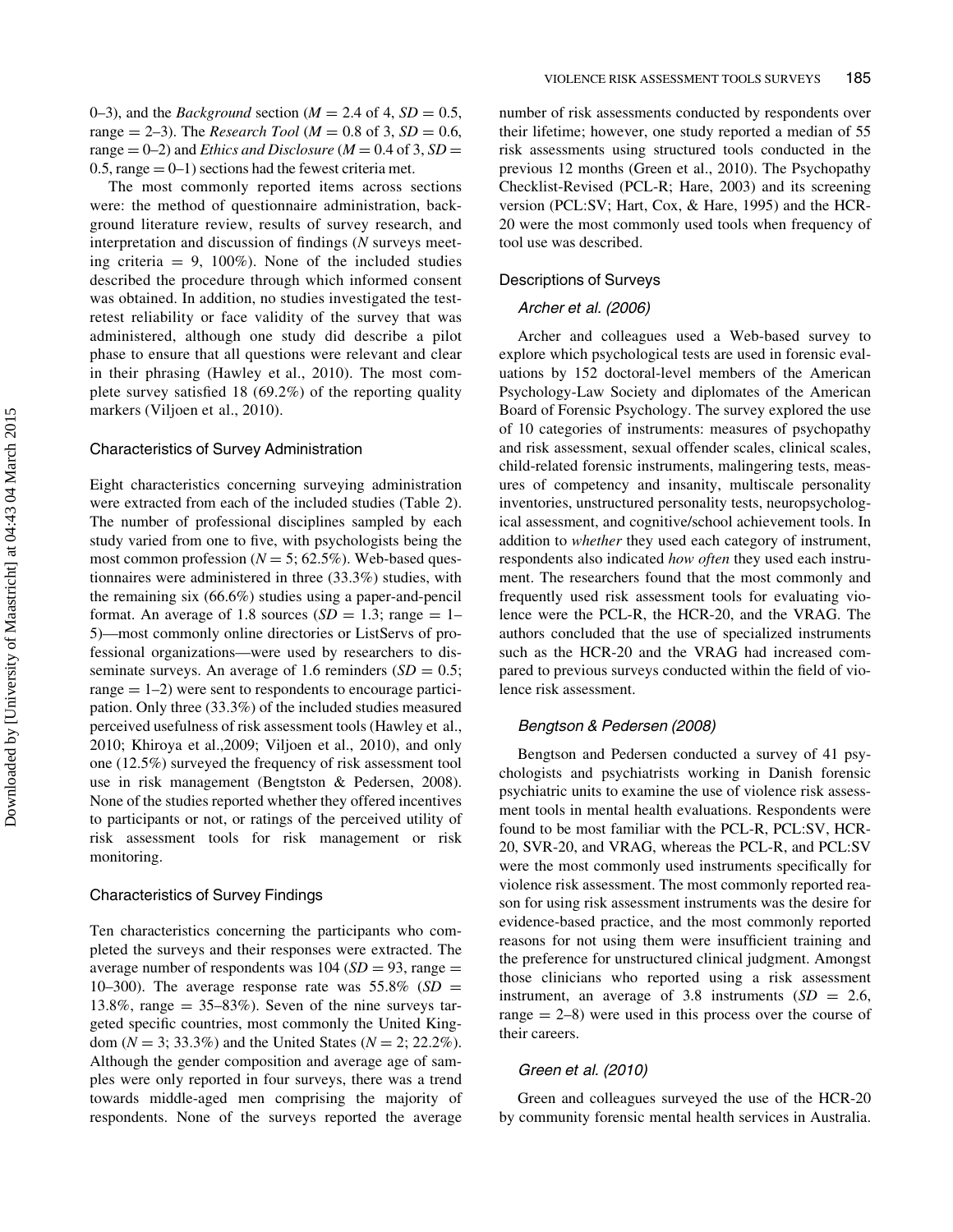Downloaded by [University of Maastricht] at 04:43 04 March 2015 Downloaded by [University of Maastricht] at 04:43 04 March 2015

|                                                                  |                                                                  |                                   |                                      | Characteristics Concerning the Administration of Nine Clinical Surveys of Structured Violence Risk Assessment<br>TABLE <sub>2</sub> |                                                           |                                                    |                                              |                                              |                                                                                |
|------------------------------------------------------------------|------------------------------------------------------------------|-----------------------------------|--------------------------------------|-------------------------------------------------------------------------------------------------------------------------------------|-----------------------------------------------------------|----------------------------------------------------|----------------------------------------------|----------------------------------------------|--------------------------------------------------------------------------------|
| Administration<br>Characteristic                                 | Archer et al.<br>(2006)                                          | Bengtson &<br>Pedersen<br>(2008)  | et al. $(2010)$<br>Green             | et al. (2005)<br>Higgins                                                                                                            | et al. (2010)<br>Hawley                                   | et al. (2009)<br>Khiroya                           | Lally $(2003)$                               | Mullendore<br>Tolman &<br>(2003)             | Viljoen et al.<br>(2010)                                                       |
| disciplines sampled<br>Language of survey<br>No. of professional |                                                                  | Unstated/Unclear Unstated/Unclear |                                      | Unstated/Unclear Unstated/Unclear                                                                                                   |                                                           | Unstated/Unclear Unstated/Unclear Unstated/Unclear |                                              | Unstated/Unclear                             | Unstated/Unclear                                                               |
| Method of administration<br>No. of sources included              | $2 (AP-LS$ list<br>diplomate<br>directory)<br>&ABFP<br>Web-based | Unstated/Unclear<br>Mail          | directory)<br>Web-based<br>(CFMHS)   | [1999] $database$ ]<br>1 (Bindman et al<br>Mail                                                                                     | 1 (Hertfordshire<br>NHS Trust) <sup>1</sup><br>Handed out | database)<br>1 (Internet<br>Mail                   | ABFP Web-site)<br>2 (ABFP directory,<br>Mail | & MBP database)<br>2 (ABFP directory<br>Mail | ABFP, ACFP &<br>directories)<br>CPA-CJS<br>IAFMHS,<br>Web-based<br>$5$ (AP-LS, |
| No. of reminders sent<br>Incentives offered to<br>respondents    | Unstated/Unclear<br>Unstated/Unclear                             | Unstated/Unclear                  | Unstated/Unclear<br>Unstated/Unclear | Unstated/Unclear                                                                                                                    | Unstated/Unclear<br>Unstated/Unclear                      | Unstated/Unclear                                   | Unstated/Unclear                             | Unstated/Unclear<br>Unstated/Unclear         | Unstated/Unclear                                                               |
| RMan, and/or RMon<br>Queried use in RA,                          | RA                                                               | RA + RMan                         | RA.                                  | ŘÁ                                                                                                                                  | RA                                                        | RA                                                 | RA                                           | RA                                           | RA                                                                             |
| Perceived usefulness<br>measured                                 | $\frac{1}{2}$                                                    | ž                                 | ş                                    | $\tilde{z}$                                                                                                                         | Yes                                                       | Yes                                                | $\tilde{z}$                                  | $\tilde{z}$                                  | Yes                                                                            |

*Note.* RA = risk assessment; RMan = risk management; RMon = risk monitoring; AP-LS = American Psychology-Law Society; ABFP = American Board of Forensic Psychology; CFMHS = Commu-<br>nity Forensic Mental Health Services; MBP Note. RA = risk assessment; RMan = risk management; RMon = risk monitoring; AP-LS = American Psychology-Law Society; ABFP = American Board of Forensic Psychology; CFMHS = Community Forensic Mental Health Services; MBP = Michigan Board of Psychology; IAFMHS = International Association of Forensic Mental Health Services; ACFP = American College of Forensic Psychology; CPA-CJS = Canadian Psychological Association – Criminal Justice Section.

1Excluding mental handicap, tertiary services, and secure or forensic services (Hawley et al., 2010).

I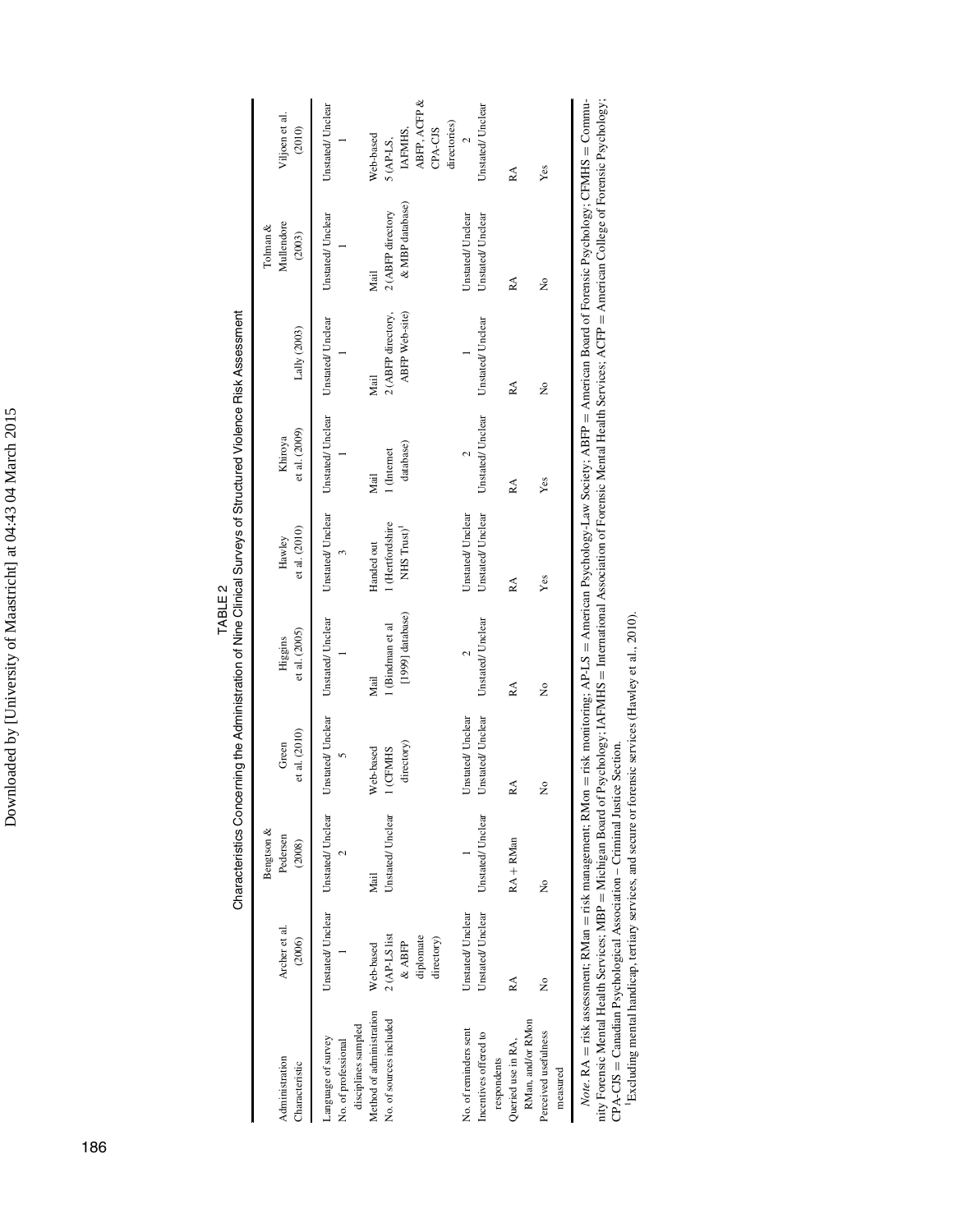| l<br>l          |
|-----------------|
| l               |
| ،<br>ہ          |
|                 |
|                 |
|                 |
|                 |
|                 |
|                 |
|                 |
|                 |
| I               |
|                 |
|                 |
|                 |
|                 |
| ١               |
|                 |
| i               |
| ֚֡֡             |
|                 |
|                 |
|                 |
|                 |
|                 |
|                 |
| l               |
| ١<br>l          |
|                 |
|                 |
| I               |
| ֕<br>֖֚֚֚֚֚֬֕֝֬ |
| l               |
| į<br>١          |
|                 |
|                 |
|                 |
|                 |
|                 |
|                 |
|                 |
|                 |
| ׇ֖֚֬֝֬<br>l     |

|                                                                                                                                                                                                                                                                                                                   | Archer                             | Bengtson &                                                                           | Green            | Higgins                                            | Hawley                                                                                                       | Khiroya                |                                                                     | Tolman &                    | Viljoen                                               |
|-------------------------------------------------------------------------------------------------------------------------------------------------------------------------------------------------------------------------------------------------------------------------------------------------------------------|------------------------------------|--------------------------------------------------------------------------------------|------------------|----------------------------------------------------|--------------------------------------------------------------------------------------------------------------|------------------------|---------------------------------------------------------------------|-----------------------------|-------------------------------------------------------|
| Results Characteristic                                                                                                                                                                                                                                                                                            | (2006)<br>et al.                   | Pedersen<br>(2008)                                                                   | (2010)<br>et al. | (2005)<br>et al.                                   | (2010)<br>et al.                                                                                             | (2009)<br>et al.       | (2003)<br>Lally                                                     | Mullendore<br>(2003)        | (2010)<br>et al.                                      |
| No. of respondents                                                                                                                                                                                                                                                                                                | 152                                |                                                                                      | ≘                | 45                                                 | 300                                                                                                          | 29                     | $\mathcal{L}$                                                       | 164                         | 130                                                   |
| Response rate (%)                                                                                                                                                                                                                                                                                                 | 56%                                | 48%                                                                                  | 83%              | 68%                                                | 50%                                                                                                          | 62%                    | 35%                                                                 | 50%                         | 50%                                                   |
| No. of countries surveyed                                                                                                                                                                                                                                                                                         |                                    |                                                                                      |                  |                                                    |                                                                                                              |                        | Unstated/ Unclear                                                   |                             | Unstated/ Unclear                                     |
| Mean age of respondents (SD)                                                                                                                                                                                                                                                                                      | 49.2 (12.0)                        | 47.7 (10.4)                                                                          |                  |                                                    | Unstated/ Unclear Unstated/ Unclear 43 (Range = 23-62) Unstated/ Unclear Unstated/ Unclear Unstated/ Unclear |                        |                                                                     |                             | 46.3 (12.1)                                           |
| Men $(N, \%)$                                                                                                                                                                                                                                                                                                     | 92(60.5)                           | 17(42.5)                                                                             |                  | Unstated/Unclear Unstated/Unclear 99 (33.0)        |                                                                                                              |                        | Unstated/Unclear Unstated/Unclear Unstated/Unclear                  |                             | 119 (59.8)                                            |
| Mean no. of RA over<br>lifetime (SD)                                                                                                                                                                                                                                                                              |                                    | Unstated/Unclear Unstated/Unclear                                                    |                  | Unstated/Unclear Unstated/Unclear Unstated/Unclear |                                                                                                              |                        | Unstated/Unclear Unstated/Unclear Unstated/Unclear                  |                             | 429.5 (970.8)                                         |
| Mean no. of RA using structured<br>tools over lifetime (SD)                                                                                                                                                                                                                                                       |                                    | Unstated/Unclear Unstated/Unclear Unstated/Unclear Unstated/Unclear Unstated/Unclear |                  |                                                    |                                                                                                              |                        | Unstated/Unclear Unstated/Unclear Unstated/Unclear Unstated/Unclear |                             |                                                       |
| Mean no. of RA over last<br>12 months (SD)                                                                                                                                                                                                                                                                        |                                    | Unstated/Unclear Unstated/Unclear Unstated/Unclear Unstated/Unclear Unstated/Unclear |                  |                                                    |                                                                                                              |                        | Unstated/Unclear Unstated/Unclear Unstated/Unclear                  |                             | 29.3 (39.4)                                           |
| Mean no. of RA using structured tools Unstated Unclear Unstated Unclear<br>over last 12 months                                                                                                                                                                                                                    |                                    |                                                                                      | $Median = 55$    |                                                    | Unstated/Unclear Unstated/Unclear                                                                            |                        | Unstated/Unclear Unstated/Unclear Unstated/Unclear Unstated/Unclear |                             |                                                       |
| Three most commonly used tools                                                                                                                                                                                                                                                                                    | 2. HCR-20<br>$1.PCL-R1$<br>3. VRAG | $HCR-20$<br>1.PCL-R<br>$2.$ PCL:SN<br>3. VRAG/                                       |                  | Unstated/Unclear Unstated/Unclear Unstated/Unclear |                                                                                                              | 2. HCR-20<br>$1.PCL-R$ | Unstated Unclear 1. MMPI-2                                          | 2. DSM-IV<br>$3.$ PCL- $R2$ | 3. MMPI-2<br>$2.$ HCR- $20$<br>$.$ PCL-R <sup>1</sup> |
| $N_{\rm tot}$ and $N_{\rm tot}$ and $M_{\rm tot}$ and and $N_{\rm tot}$ and $N_{\rm tot}$ and $N_{\rm tot}$ and $N_{\rm tot}$ and $N_{\rm tot}$ and $N_{\rm tot}$ and $N_{\rm tot}$ and $N_{\rm tot}$ and $N_{\rm tot}$ and $N_{\rm tot}$ and $N_{\rm tot}$ and $N_{\rm tot}$ and $N_{\rm tot}$ and $N_{\rm tot}$ |                                    |                                                                                      |                  |                                                    |                                                                                                              |                        |                                                                     |                             |                                                       |

TABLE 3<br>Characteristics Concerning the Findings of Nine Clinical Surveys on Structured Violence Risk Assessment Characteristics Concerning the Findings of Nine Clinical Surveys on Structured Violence Risk Assessment

Note. N = number of respondents;  $M = \text{mean}$ ,  $SD = \text{standard deviation}$ ; RA = risk assessment; HCR-20 = Historical Clinical Risk – 20 (Webster, Douglas, Eaves, & Hart, 1997); VRAG = Violence Risk Appraisal Guide (Harris, Rice, & Quinsey, 1993); MMPI-2 = Minnesota Multiphasic Personality Inventory – 2 (Butcher et al., 1989); DSM-IV = Diagnostic and Statistical Manual for Mental Disorders (4th edition; APA, 1994). PCL-R = The Psychopathy Checklist-Revised (Hare, 2003); PCL:SV = The Psychopathy Checklist - Screening Version (Hart, Cox, & Hare, 1995).

 $\frac{1}{2}$  $=$  Inclusive of PCL:SV. Most frequently used by forensic psychologists, diplomates of ABFP.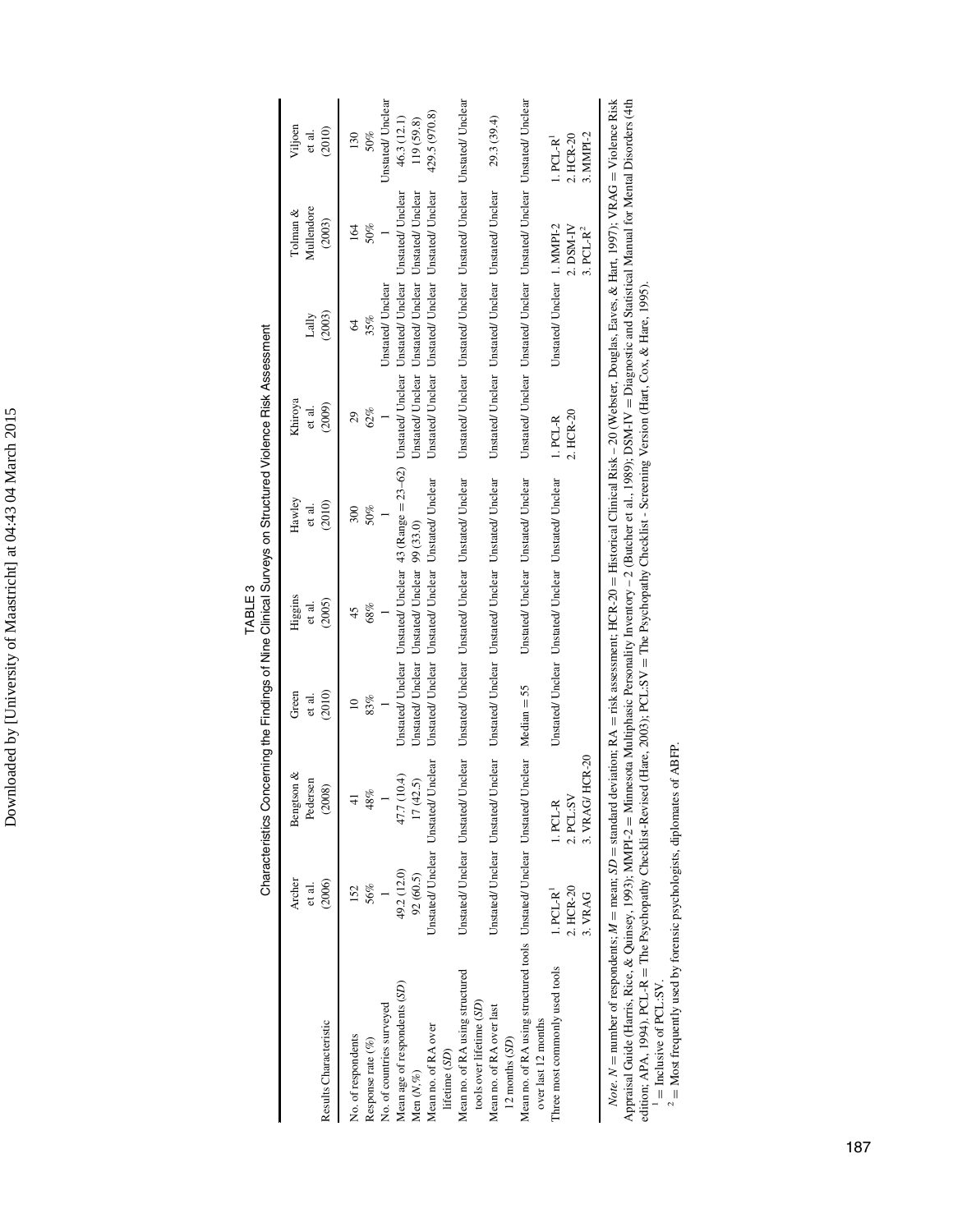Clinical teams within these units included psychologists, psychiatrists, nurses, social workers, and registrars. They sent a mail questionnaire to all 12 such units in Australia to obtain comparative data on the use of the HCR-20. The researchers found that approximately 50 HCR-20 assessments had been completed by each team over the past 12 months. There was considerable variation across services in the number of assessments performed, the amount of time allocated for gathering information and report writing, and the type of training offered in administering the tool. The researchers concluded that SPJ instruments such as the HCR-20 are time-consuming in terms of administration and interpretation and that training is highly important to ensure time-effectiveness, reliability, and rating consistency when implementing such measures.

## Hawley et al. (2010)

Hawley and colleagues conducted a survey of 300 practitioners (self-classified as doctors, nurses, or other health professionals) working in the Hertfordshire National Health Service Trust in the United Kingdom. The practitioners were asked to describe the amount of time taken to complete the locally-agreed risk assessment proforma (RAP; a standardized form) and their attitudes about the usefulness of such structured measures. The researchers found that the time allocated to complete RAPs is under 2% of the average working day, but there was considerable variability in estimates. Three-fourths of respondents reported that RAPs were useful in at least half of cases for which they were completed. The survey found that doctors allocated less time to completing RAPs and viewed them as less useful than nurses. However, differences in specific instrument use and perceived usefulness across disciplines were not examined.

## Higgins et al. (2005)

Higgins and colleagues conducted a survey of consultants working in 66 randomly selected mental health trusts across England to establish current violence risk assessment practices in general adult psychiatry. The researchers developed a brief semi-structured questionnaire to explore whether structured or unstructured methods were used in each trust. They also requested copies of each trust's risk assessment protocols, when available. The researchers found that the majority of the sampled trusts had developed their own standardized risk assessment protocols rather than adopting available validated schemes. Approximately half of the trusts offered routine training in the use of their self-developed protocols, although attendance at these trainings was not as high as expected. A content analysis of the protocols sent to the researchers revealed wide variation in included risk factors as well as a lack of standardization in how final scores were interpreted or categorical estimates assigned. Approximately half of the forms incorporated a plan for managing identified risk.

## Khiroya et al. (2009)

Khiroya and colleagues conducted a survey of the clinical service directors at 47 adult medium secure forensic units across the United Kingdom to explore the use of violence risk assessment instruments. Respondents reported that a variety of violence risk assessment tools had been implemented and that most units routinely used more than one. The most commonly used instruments were the PCL-R and the HCR-20. The researchers conducted unstructured follow-up interviews with a subset of respondents to ask about perceived tool utility. Respondents reported using structured risk assessment instruments as part of a wider battery of structured assessment tools. The most frequently offered reasons for adopting a specific instrument were research evidence and encouragement by local trusts. The Short-Term Assessment of Risk and Treatability (START; Webster, Martin, Brink, Nicholls, & Desmarais, 2009) was rarely used, with only one unit reporting using it frequently, but the instrument was judged to be the most useful according to interviewed directors. For measuring perceived utility, a global usefulness rating was used, unrelated to any specific task (i.e., risk assessment, risk management, or risk monitoring).

#### Lally (2003)

Lally surveyed the general acceptability of structured assessment instruments in forensic evaluations as rated by 64 psychologists who were diplomates of the American Board of Forensic Psychology. In the United States, such acceptability is a criterion to establish whether expert court testimony aided by an instrument is scientifically valid under different legal standards, such as Daubert (Daubert v. Merrell Dow Pharmaceuticals, Inc., 1993) or Frye (Frye vs. United States, 1923). Thus, respondents were asked to rate the acceptability of the instruments used to address six categories of psycholegal issues: violence risk, sexual violence risk, mental state at the time of the offense, competency to stand trial, competency to waive Miranda rights, and malingering. The researchers found that the PCL-R, the Minnesota Multiphasic Personality Inventory-2 (MMPI-2; Butcher, Dahlstrom, Graham, Tellegen, Kraemmer, 1989), and the PCL:SV were the three instruments perceived to be most acceptable in the violence risk assessment process. They also concluded that although an instrument may be recommended by a majority of forensic psychologists, this alone does not mean that it is commonly used in practice. For example, respondents rarely endorsed as recommended a number of instruments commonly used for assessing violence risk, such as the PCL: SV.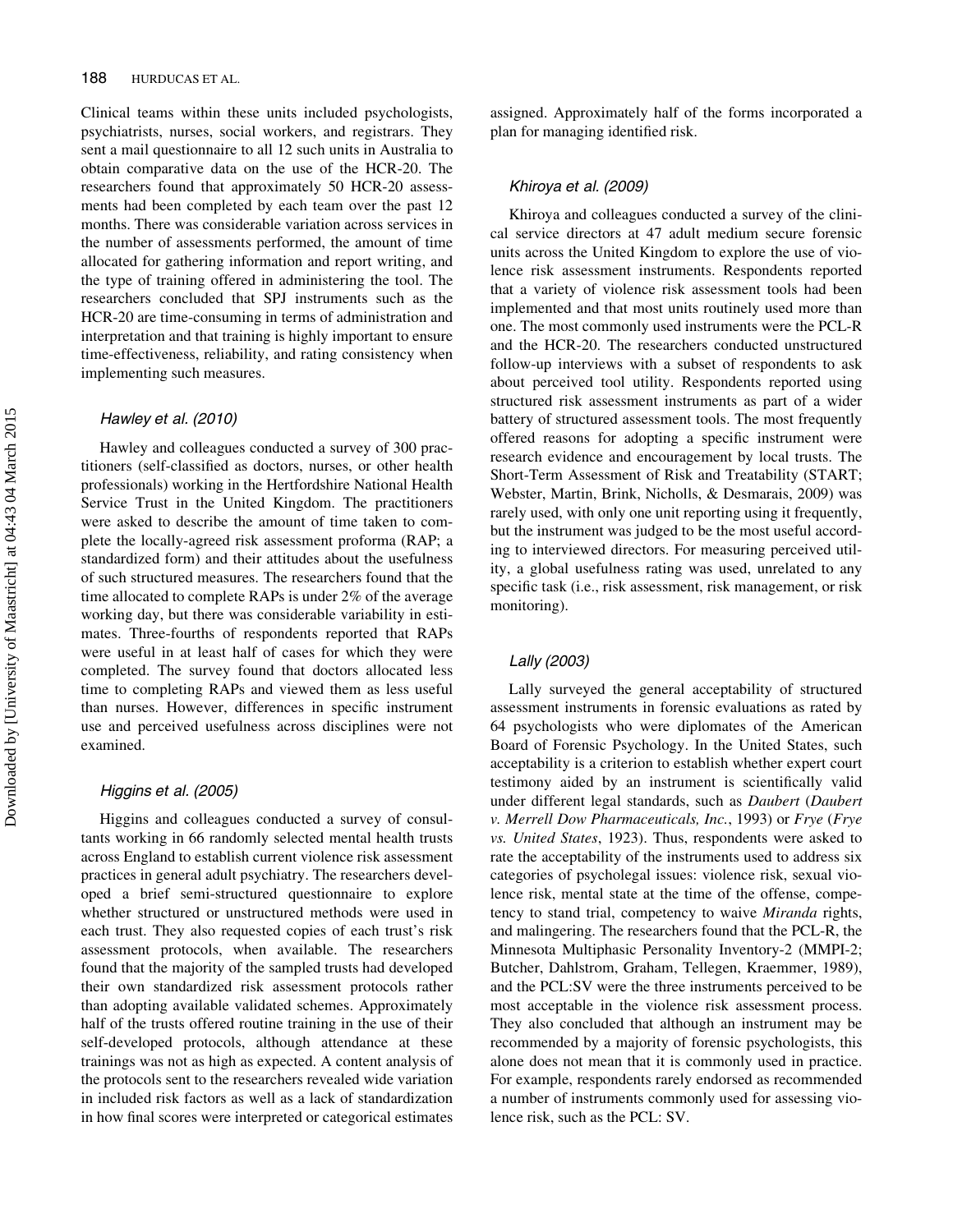#### Tolman & Mullendore (2003)

Tolman and Mullendore conducted a postal mail questionnaire with a group of clinical psychologists and a group of forensic psychologists in order to compare their violence risk assessment practices. The first group consisted of 200 randomly selected psychologists licensed to practice in the state of Michigan, and the second was composed of 182 diplomates of the American Board of Forensic Psychology. The researchers found the most commonly used instruments in the risk assessment process by clinical psychologists were the Diagnostic and Statistical Manual of Mental Disorders (DSM-IV; American Psychiatric Association, 1994), the MMPI-2, and the Rorschach Inkblot Method (Exner et al., 2008), whereas the top three most commonly used instruments by forensic psychologists were the MMPI-2, the DSM-IV and the PCL-R. The researchers argued that board-certified forensic psychologists are more capable of providing a relevant and empirically-based foundation to assist triers of fact in making important riskrelated decisions, as they are better able to educate legal professionals on the intended use and findings of specialized risk assessment tools.

#### Viljoen et al. (2010)

Viljoen and colleagues conducted a Web-based survey of 130 psychologists with various training backgrounds (mostly clinical or counselling psychology) to examine the use of violence risk assessment tools in forensic evaluations of juveniles and adults. The survey was disseminated to the members of five organizations: American Board of Forensic Psychology, American Psychology-Law Society, the International Association of Forensic Mental Health Services, the Criminal Justice Section of the Canadian Psychological Association, and the American College of Forensic Psychology. The researchers found that clinical psychologists were more likely to use a structured instrument in adult violence risk assessment than with juveniles. In adult violence risk assessments, the most commonly used tools were the Psychopathy Checklist measures (PCL-R and PCL:SV), the HCR-20, and the MMPI-2. In juvenile violence risk assessments, the most commonly used tools were the Wechsler Intelligence Scales (WAIS-III; Wechsler, 1997; WASI; Wechsler, 1999; WISC-IV; Wechsler, 2003), the MMPI-2, and the Structured Assessment of Violence Risk in Youth (SAVRY; Borum, Bartel, & Forth, 2003). When opinions on SPJ versus actuarial instruments were requested, the majority of clinicians reported both could be useful. However, this was a global rating of usefulness and not related to any specific task (i.e., risk assessment, risk management, or risk monitoring). The survey also included questions regarding perceived challenges when conducting risk assessment. The most commonly reported challenge was the difficulty in obtaining records and collateral information to properly conduct a risk assessment. Further, when comparing the practices of older and younger clinicians, younger clinicians were found to be more likely to use structured risk assessment tools when evaluating adults.

### **DISCUSSION**

The goal of the present study was to conduct a systematic review of surveys of violence risk assessment tool use and their perceived utility in practice to investigate the transparency of survey methodology and the consistency of findings. We identified nine surveys published in peer-reviewed journals between January 1, 2000 and January 1, 2013. The surveys ranged in focus: from the use of specific risk assessment tools at the unit-level to use of any forensic assessment tools at the level of the individual practitioner. A standardized checklist for survey research was used to assess the reporting quality of each survey, and supplementary coding sheets developed to extract characteristics regarding survey administration and results relevant to violence risk assessment.

There were three main findings of the present review. First, only half of the information needed for a transparent description of survey methodology was reported. This makes it difficult to compare the quality of findings across surveys. For example, only one study offered a clear description of the pretesting process of their survey. This makes it difficult to compare and assess the quality of the research measures used. Second, analysis of survey characteristics revealed considerable variation in response rates, suggesting a need for a more standardized method of dissemination and questionnaire administration. Third, and arguably most importantly, it appears that there is considerable variation in the extent of risk assessment tool use across countries and professional disciplines, ranging from 19% (Bengston & Pedersen, 2008) to 82% (Lally, 2003). This is a promising start, but given consistent findings that structured assessments outperform unstructured clinical judgments (Hilton, Harris, & Rice, 2006), there is a continued need for knowledge dissemination and training in the use of assessment tools.

#### Implications

The findings of the systematic review may have important implications for both researchers and practitioners. Given our finding that there is a need for greater transparency in the violence risk assessment survey literature, we recommend that future research reports follow a standardized reporting guideline such as the checklist developed by Bennet and colleagues (2011) or the Checklist for Reporting Results of Internet E-Surveys (CHERRIES) Statement (Eysenbach, 2004) and should endeavor to fulfill as many of the checklist criteria as possible to maximize transparency. A second important research implication emerges from the fact that there was a high variability in response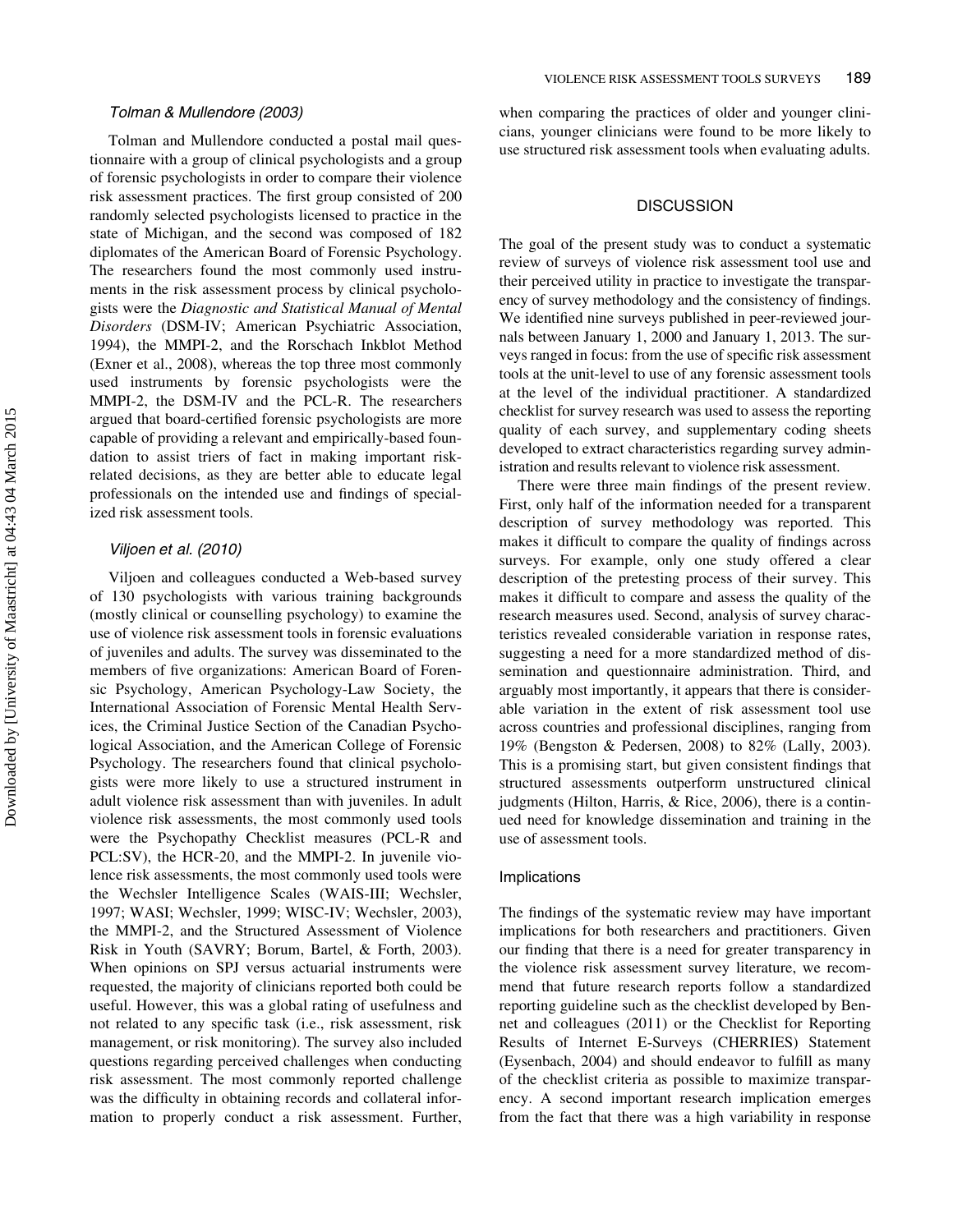rate between surveys (35% to 83%). This variability could be due to paper-and-pencil surveys disseminated via postal mail having higher response rates than Web-based surveys (Shih & Fan, 2009). To maximize response rates in future surveys, researchers are advised to use accepted "gold standard" approaches to survey design and dissemination, such as the Dillman Total Design Method (Dillman, Smyth, & Christian, 2009). The method consists of following specific steps in disseminating the questionnaire, from sending potential participants a cover letter which describes the purpose of the study, to specific patterns of follow-up. Regarding clinical implications, the findings across surveys suggest that practitioners and administrators interested in implementing widely-used and accepted risk assessment instruments may wish to consider SPJ tools such as the HCR-20 and actuarial tools such as the VRAG. Which approach to risk assessment is preferred is largely dependent upon the intended use of the tool, with SPJ instruments being more useful in the risk formulation and risk management process at the expense of introducing potential human judgment biases, whereas actuarial instruments are simpler to administer but rely upon probabilistic estimates of risk determined at the group- rather than the individual-level (Hart & Cooke, 2013; Singh, 2013). Additional practical considerations include the fixed and variable costs associated with instruments (e.g., costs of manuals and coding sheets) and agency-specific needs and constraints.

#### Future Directions

Our review found that relatively few surveys have been published on the use of risk assessment tools in practice, despite the growing demand for reliable implementation of these instruments in forensic mental health practice. Hence, future research using qualitative and mixed-method approaches such as surveying is warranted. Large, crossjurisdictional surveys that target multiple professional disciplines are particularly needed. We found no studies surveying the average number of risk assessments conducted using structured tools by respondents over their lifetime, whether they offered incentives to participants or not, or the perceived utility of risk assessment tools for risk management or risk monitoring. Future research may wish to develop surveys targeting these gaps in the current knowledge about practitioners' opinions on risk assessment tool use. In addition, future surveys may wish to focus on differences in the perceived utility of instruments for risk assessment, management, and monitoring. Also, the role of clinical judgement in the administration and interpretation of actuarial tools should be examined.

#### Limitations

There were several limitations to the present review. First, we only included surveys of general violence risk assessment tools, meaning we excluded alternative areas of forensic risk assessment like sex offender and general recidivism risk assessment (e.g., Jackson & Hess, 2007; Taxman et al., 2007). Second, we did not focus on other aspects of practice relevant to risk assessment such as investigating the perceived importance of individual risk factors for violence (e.g., Elbogen et al., 2002) or examining case law on the role and relevance of the PCL-R in court settings (e.g., DeMatteo & Edens, 2006). Third, only English-based surveys conducted since the year 2000 were included, hence excluding studies written in other languages or published before this period (e.g., Lees-Haley, Smith, Williams, & Dunn, 1996). Fourth and finally, we only included published studies, omitting unpublished surveys (e.g., Foellmi, Rosenfeld, Rotter, Greenspan, Khadivi, 2013).

#### Conclusion

A number of structured tools have been developed over the past several decades to assess risk for future violence and there now is a large body of literature investigating the predictive validity of such tools and controversies surrounding them (e.g., Hart & Cooke, 2013; Heilbrun, Douglas, & Yasuhara, 2009; Skeem & Monahan, 2011; Troquete, van den Brink, Beintema, Mulder, van Os, & Schoevers, 2013). Our review found that, relative to the large psychometric literature on risk assessment tools, few studies have been published surveying the use of risk assessment tools in practice. This despite the growing demand for reliable implementation of these instruments in forensic mental health practice. Similar to quantitative research in forensic risk assessment (cf. Singh, Desmarais, & Van Dorn, 2013), there is a continued need for high quality surveys into the use and perceived utility of violence risk assessment in practice.

#### **REFERENCES**

- American Psychiatric Association. (1994). Diagnostic and statistical manual of mental disorders: Diagnostic criteria from DSM-IV. Washington, DC: American Psychiatric Association.
- Archer, P. R., Buffington-Vollum, J. K., Stredny, R. V., & Handel, R. W. (2006). A survey of psychological test use patterns among forensic psychologists. Journal of Personality Assessment, 87, 84–94. doi: 10.1207/ s15327752jpa8701\_07
- Babbie, E. R. (2012). The practice of social research. Belmont, CA: Wadsworth Publishing Company.
- Bengtson, S., & Pedersen, L. (2008). Implementation of evidence-based practices in forensic psychiatric clinical practice in Denmark: Are we there? Scandinavian Journal of Forensic Sciences, 2, 47–52.
- Bennett, C., Khangura, S., Brehaut, J. C., Graham, I. D., Moher, D., Potter, B. K., & Grimshaw, J. M. (2011). Reporting guidelines for survey research: An analysis of published guidance and reporting practices. PloS Medicine, 8, e1001069.
- Bloom, H., Webster, C., Hucker, S., & De Freitas, K. (2005). The Canadian contribution to violence risk assessment: History and implications for current psychiatric practice. Canadian Journal of Psychiatry, 50, 3–11.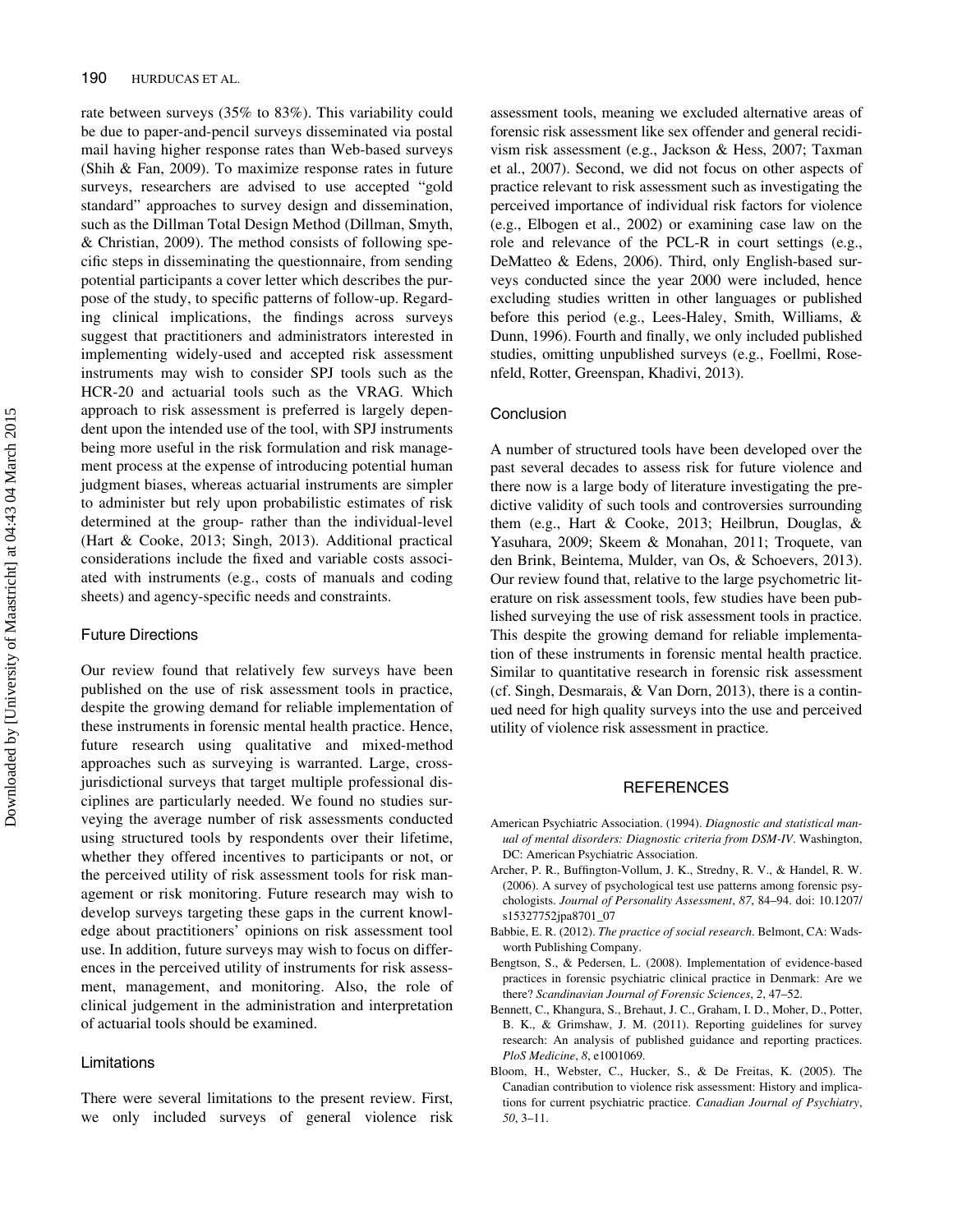- Boer, D. P., Hart, S. D., Kropp, P. R., & Webster, C. D. (1997). Manual for the Sexual Violence Risk – 20. Professional guidelines for assessing risk of sexual violence. Burnaby, BC: Simon Fraser University, Mental Health, Law, and Policy Institute.
- Borum, R., Bartel, P., & Forth, A. (2003). Manual for the Structured Assessment of Violence Risk in Youth, version 1.1. Tampa, FL: University of South Florida.
- Burns, K. E., Duffett, M., Kho, M. E., Meade, M. O., Adhikari, N. K., Sinuff, T., & Cook, D. J. (2008). A guide for the design and conduct of selfadministered surveys of clinicians. Canadian Medical Association Journal, 179, 245–252. doi: 10.1503/cmaj.080372
- Butcher, J. N., Dahlstrom, W. G., Graham, J. R., Tellegen, A. M., & Kraemmer, B. (1989). The Minnesota Multiphasic Personality Inventory-2 (MMPI-2) Manual for Administration and Scoring. Minneapolis, MN: University of Minneapolis Press.
- Butcher, J. N., Williams, C. L., Graham, J. R., Archer, R. P., Tellegen, A., Ben-Porath, Y. S., & Kaemmer, B. (1992). Minnesota Multiphasic Personality Inventory—Adolescent (MMPI-A): Manual for administration, scoring, and interpretation. Minneapolis, MN: University of Minnesota Press.
- Chu, C. M., Daffern, M., Thomas, S., & Lim, J. Y. (2012). Violence risk and gang affiliation in youth offenders: A recidivism study. Psychology, Crime & Law, 18, 99–315. doi: 10.1080/1068316X.2010.481626
- Cobanoglu, C., Warde, B., & Moreo, P. J. (2001). A comparison of mail, fax and web-based survey methods. International Journal of Market Research, 43, 441–452.
- Cohen, J. (1960). A coefficient of agreement for nominal scales. Educational and Psychological Measurement, 20, 37–46. doi: 10.1177/ 001316446002000104
- Crawford, S. D., Couper, M. P., & Lamias, M. J. (2001). Web surveys perceptions of burden. Social Science Computer Review, 19, 146–162. doi: 10.1177/089443930101900202
- Daubert v. Merrell Dow Pharmaceuticals, Inc., 113 S. Ct. 2786 (1993).
- DeMatteo, D., & Edens, J. F. (2006). The role and relevance of the Psychopathy Checklist-Revised in court: A case law survey of U.S. courts (1991-2004). Psychology, Public Policy, and Law, 12, 214–241. doi: 10.1037/1076-8971.12.2.214
- Dillman, D., Smyth, J., & Christian, L. (2009). Internet, mail, and mixedmode surveys: The tailored design method (3rd ed.). Hoboken, NJ: John Wiley & Sons, Inc.
- Draugalis, J. R., Coons, S. J., & Plaza, C. M. (2008). Best practices for survey research reports: A synopsis for authors and reviewers. American Journal of Pharmaceutical Education, 72, 1–6.
- Elbogen, E. B. (2002). The process of violence risk assessment: A review of descriptive research. Aggression and Violent Behavior, 7, 591–604. doi: 10.1016/S1359-1789(01)00051-9
- Elbogen, E. B., Mercado, C. C., Scalora, M. J., & Tomkins, A. J. (2002). Perceived relevance of factors for violence risk assessment: A survey of clinicians. International Journal of Forensic Mental Health, 1, 37–47. doi: 10.1080/14999013.2002.10471159
- Exner, J. E. (2003). The Rorschach: A Comprehensive System. Vol. 1: Basic foundations and principles of interpretation (4th ed.). Hoboken, NJ: Wiley.
- Eysenbach, G. (2004). Improving the quality of web surveys: The checklist for reporting results of internet E-surveys (CHERRIES). Journal of Medical Internet Research, 6, e34. doi: 10.2196/jmir.6.3.e34
- Foellmi, M., Rosenfeld, B., Rotter, M., Greenspan, M., & Khadivi, A. (2013, March). Decisions, decisions... Violence risk triage practices in community psychiatric settings. Presentation given at the American Psychology-Law Society Annual Conference, Portland, OR.
- Folino, J. O., & Castillo, J. L. (2006). Las facetas de la psicopatia segun a Hare Psychopathy Checklist Revised y su confiabilidad. Vertex, 69, 325–330.
- Frye v. United States, 293 F. 1013 (1923).
- Green, B., Caroll, A., & Brett, A. (2010). Structured risk assessment in community forensic mental health practice. Australasian Psychiatry, 18, 538–541. doi: 10.3109/10398562.2010.498513
- Groves, R. M., Fowler, F. J., Couper, M. P., Lepkowski, J. M., Singer, E., & Tourangeau, R. (2009). Survey methodology. Hoboken, NJ: John Wiley & Sons, Inc.
- Hare, R. D. (1991). Manual for the Hare Psychopathy Checklist–Revised. Multi-Health Systems.
- Harris, G., Rice, M., & Quinsey, V. (1993). Violent recidivism of mentally disordered offenders: The development of a statistical prediction instrument. Criminal Justice and Behavior, 20, 3–15. doi: 10.1177/ 0093854893020004001
- Harris, G. T., & Rice, M. E. (2007). Characterizing the value of actuarial violence risk assessments. Criminal Justice and Behavior, 34, 1638– 1658. doi: 10.1177/0093854807307029
- Hart, S. D., & Cooke, D. J. (2013). Another look at the imprecision of individual risk estimates made using actuarial risk assessment instruments. Behavioral Sciences and the Law, 31, 81–102. doi: 10.1002/bsl.2049
- Hart, S., Cox, D., & Hare, R. (1995). The Hare Psychopathy Checklist: Screening Version. Toronto, ON: Multi-Health Systems.
- Hawley, C. J., Gale, T. M., Sivakumaran, T., & Littlechild, B. (2010). Risk assessment in mental health: Staff attitudes and an estimate of time cost. Journal of Mental Health, 19, 88–98.
- Heilbrun, K., Douglas, K. S., & Yasuhara, K. (2009). Violence risk assessment: Core controversies. In Skeem, J. L., Douglas, K. S., & Lilienfeld, S. O. (Eds.), Psychological science in the courtroom: Consensus and controversy (pp. 333–357). New York, NY: Guilford Press.
- Heilbrun, K., O'Neill, M., Stevens, T., Strohman, L., Bowman, Q., & Lo, Y. (2004). Assessing normative approaches to communicating violence risk: A national survey of psychologists. Behavioral Sciences & the Law, 22, 187–196. doi: 10.1002/bsl.570
- Higgins, N., Watts, D., Bindman, J., Slade, M., & Thornicroft, G. (2005). Assessing violence in general adult psychiatry. Psychiatric Bulletin, 29, 131–133. doi: 10.1192/pb.29.4.131
- Hilton, N. Z., Harris, G. T., & Rice, M. E. (2006). Sixty-six years of research on the clinical versus actuarial prediction of violence. Counseling Psychologist, 34, 400–409. doi: 10.1177/0011000005285877
- Holbrook, A. L., Green, M. C., & Krosnick, J. A. (2003). Telephone versus face-to-face interviewing of national probability samples with long questionnaires: Comparisons of respondent satisficing and social desirability response bias. Public Opinion Quarterly, 67, 79–125. doi: 10.1086/346010?
- Hox, J. J., & De Leeuw, E. D. (1994). A comparison of nonresponse in mail, telephone, and face-to-face surveys. Quality and Quantity, 28, 329–344. doi: 10.1007/BF01097014
- Jackson, R. L., & Hess, T. D. (2007). Evaluation for civil commitment of sex offenders: A survey of experts. Sexual Abuse, 19, 425–448. doi: 10.1007/s11194-007-9062-3
- Kaplowitz, M. D., Hadlock, T. D., & Levine, R. (2004). A comparison of Web and mail survey response rates. Public Opinion Quarterly, 68, 94-101. doi:10.1093/poq/nfh006
- Kelley, K., Clark, B., Brown, V., & Sitzia, J. (2003). Good practice in the conduct and reporting of survey research. International Journal for Quality in Health Care, 15, 261–266. doi: 10.1093/intqhc/mzg031
- Khiroya, R., Weaver, T., & Maden, T. (2009). Use and perceived utility of structured violence risk assessments in English medium secure forensic units. Psychiatric Bulletin, 33, 129-132. doi: 10.1192/pb.bp.108.019810
- Krysan, M., Schuman, H., Scott, L. J., & Beatty, P. (1994). Response rates and response content in mail versus face-to-face surveys. Public Opinion Quarterly, 58, 381–399. doi: 10.1086/269433
- Lally, S. J. (2003). What tests are acceptable for use in forensic evaluations? A survey of experts. Professional Psychology: Research and Practice, 34, 491–498. doi: 10.1037/0735-7028.34.5.491